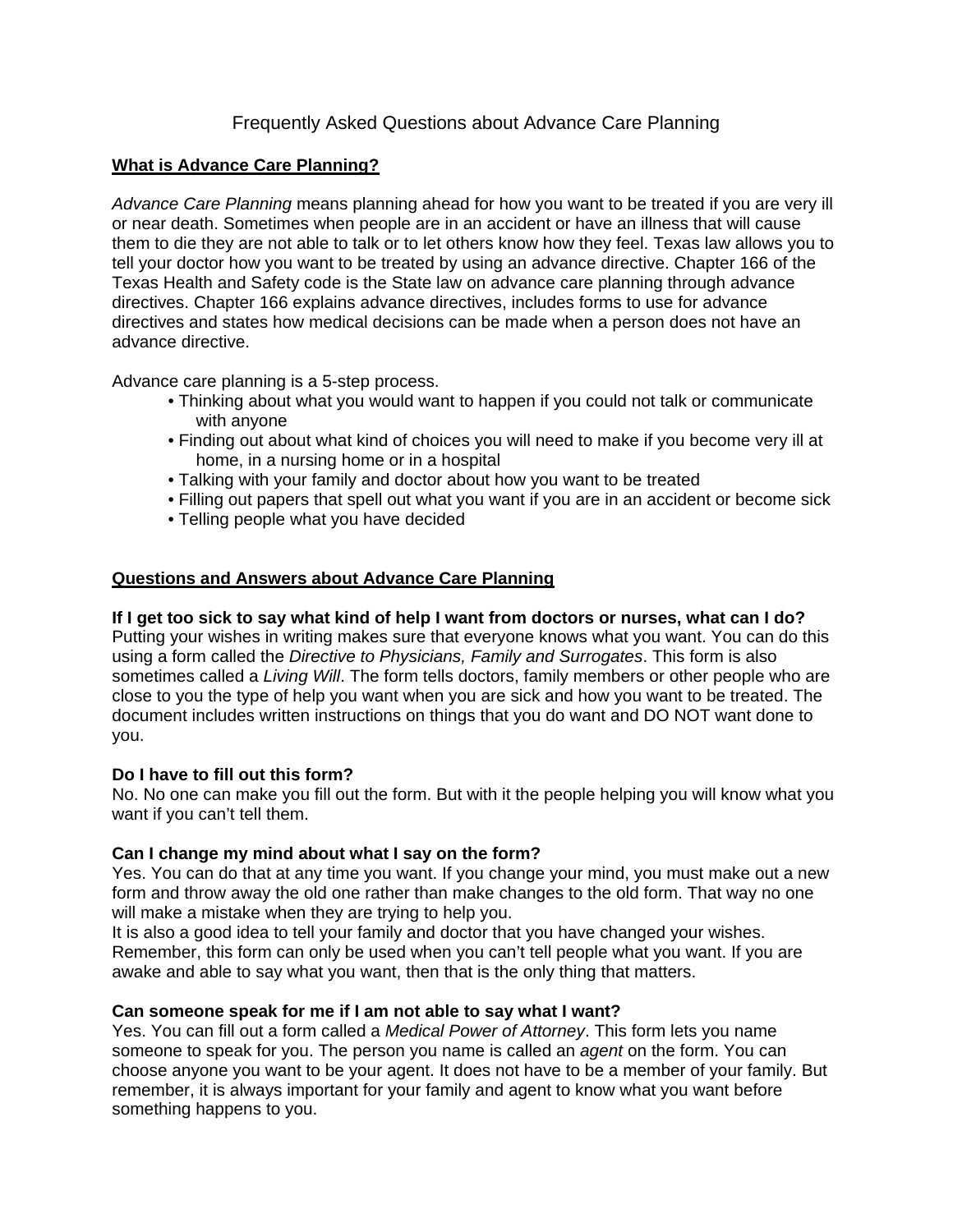If you don't name someone to be your agent, then State law has a set of rules for how decisions will be made for you.

#### **What are the rules?**

### **Do I need a lawyer to fill out any of these forms?**

No. You can fill them out yourself. You can ask a lawyer to help you, but you do not have to. Once you have filled out the forms, all you have to do to make them legal is sign them in front of the proper witnesses, you do not need a notary public.

## **Do doctors, nurses and hospitals have to follow my instructions?**

Yes, unless they inform you in advance that they cannot. If they do not intend to honor your wishes, they are required to give you a reasonable opportunity to or assist you to transfer to a physician or health care provider who will comply with your wishes. Healthcare professionals cannot simply ignore your wishes.

# **Other Questions about Hospitals and Nursing Facilities and Treatment at the End of Life**

Sometimes people have questions about when it makes sense for them to move from a nursing facility to a hospital. The following information tries to answer some of those questions.

### **If I'm in a nursing facility and get very sick, should I stay where I am or go to the hospital?**

This is a choice you will have to make after you talk to your doctor or family members. If you can get the care you need where you are, it is often safer and more comfortable to stay in the nursing facility. Moving to the hospital can cause problems because the people working there do not know everything about you. Sometimes this leads to problems with medications, pressure sores and infections. Ask your doctor if there are things you need that the nursing facility can't do for you. Make sure you understand all the risks in moving or staying where you are.

#### **What is an Out of Hospital Do Not Resuscitate Order (OOHDNR)?**

This form is for use when you are not in the hospital. It lets you tell healthcare workers, including Emergency Medical Services (EMS) workers, NOT to do some things if you stop breathing or your heart stops. If you don't have one of these forms filled out, EMS workers will ALWAYS give you CPR or advanced life support even if your advance care planning forms say not to. You should complete this form as well as the Directive to Physicians and Family or Surrogates and the Medical Power of Attorney form if you don't want CPR.

#### **What is Cardiopulmonary Resuscitation (CPR)?**

You have probably seen this on TV. CPR is pressing on your chest to keep blood flowing and also assistance with breathing, such as mouth to mouth assistance. Sometimes electrical shocks are used to help start the heart. CPR is only used for short periods until a person can get to the hospital.

#### **Does CPR always work?**

No. It depends on other things, including your overall health and your age. Everyone is different. It does not work very well for most people who have a life-threatening illness or are over 80. You should talk about CPR with your doctor and discuss what is best for you and what best fits with your personal values and goals.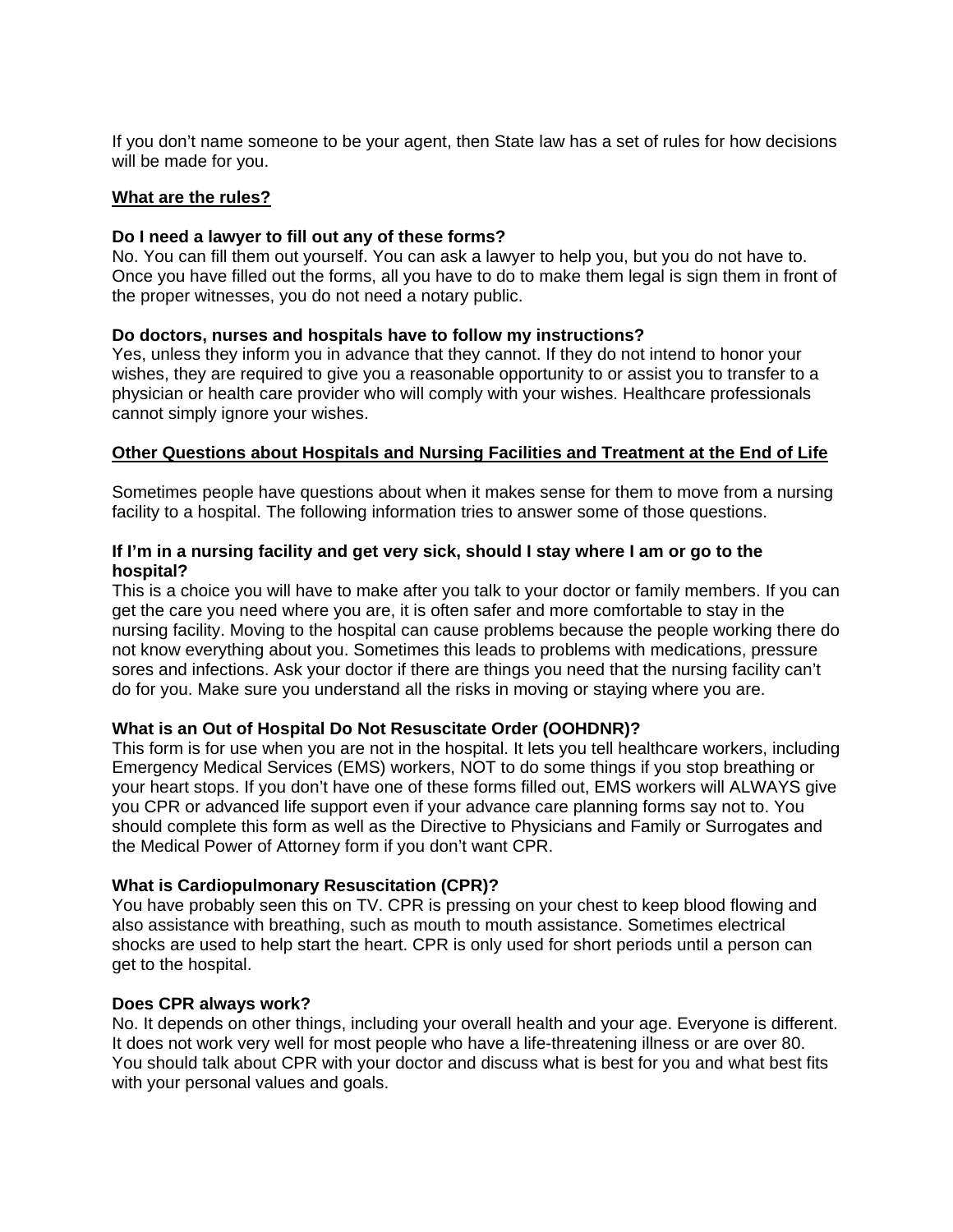## **What is Artificial Respiration or Ventilation?**

This means getting assistance with breathing when you can't breathe on your own. A tube is put into your nose or mouth or into your windpipe. If this tube is needed for more than a few weeks, a surgeon will probably need to put the tube directly into your throat. Doing this causes problems with talking, eating and drinking. The tube is also attached to a machine, which makes it harder to move around.

# **Eating, Drinking and Pain During a Terminal Illness**

# **What is Artificial Nutrition and Hydration?**

These are medical treatments that allow a person to get food and water when they cannot eat or drink. Fluids can be given through a needle placed in a vein (IV). This is usually done for only a few days because of the risk of infection and because it is hard to keep the needle in place. Sometimes food and water are given through a tube that goes down the nose and throat into the stomach. If the tube needs to be in place for a long time, it is placed directly into the stomach by a surgeon.

These different kinds of tube feeding are different from ordinary eating and drinking because they don't let the person taste or feel food and liquids like they are used to doing. Also, the person is not in control of their food or liquid intake. Doctors and nurses decide how much food and water they should have in this way.

## **Does Artificial Nutrition and Hydration Make People Live Longer?**

Sometimes, but not always. How effective these kinds of treatment are depends on other medical problems. When a person with a terminal illness can't eat or drink it usually means that the body has stopped working like it should and it will not improve. If this is the case, tube feeding alone will not make the person healthy again. It may even make the person uncomfortable during their final days.

# **What about Pain and Comfort?**

If a person has a medical problem that will cause them to die and they don't want artificial treatment, they can still be comfortable. Making people comfortable during the final part of their life is called *palliative care*. Even if there is no cure for a condition, doctors can treat pain, nausea and discomfort. Comfort should always be part of the treatment plan that a doctor discusses with a patient or family.

#### **The Importance of Advance Care Planning**

Everyone is going to die sometime, but not everyone gets to choose how they are treated at the end of their lives. Taking the time to do advance care planning can help family members and medical staff act for you. They will be faced with hard decisions near the time of your death. Having an advance care plan lets you make sure that you are treated according to your values and wishes regardless of whether you can speak for yourself.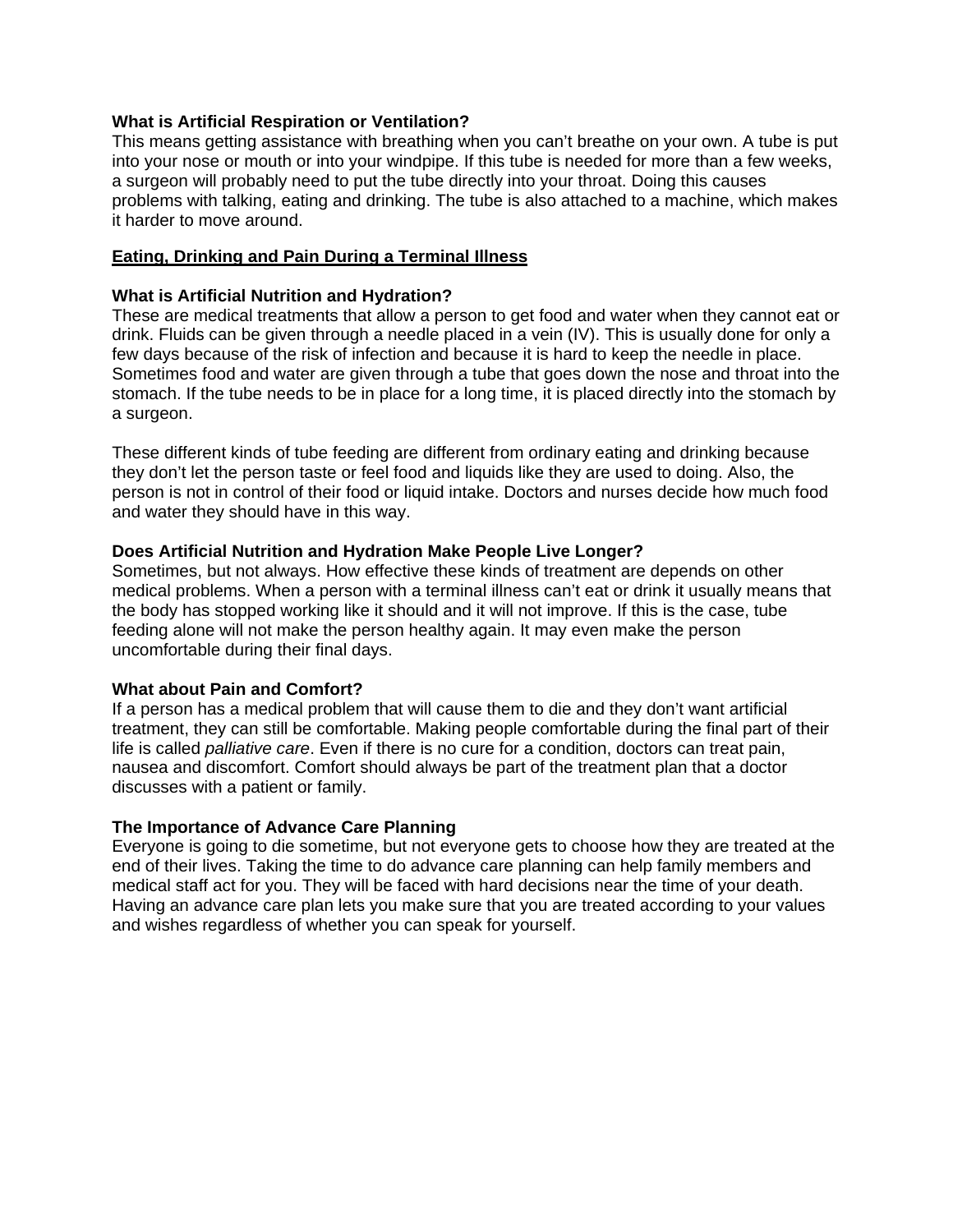# **Preguntas frecuentes sobre la planeación anticipada de la atención**

# **¿Qué es la planeación anticipada de la atención?**

*La planeación anticipada de la atención* significa planear de antemano cómo quiere que lo traten si se enferma gravemente o está a punto de morir. A veces, cuando la gente sufre un accidente o tiene una enfermedad que le causará la muerte, no puede hablar o comunicar sus deseos a otras personas. Las leyes de Texas le permiten a usted decirle a su doctor cómo quiere ser tratado por medio de una directiva anticipada. El capítulo 166 del Código de Salud y Seguridad de Texas es la ley estatal sobre la planeación anticipada por medio de directivas anticipadas. El Capítulo 166 explica las directivas anticipadas, incluye formas que puede utilizar con las directivas anticipadas e indica como se pueden tomar decisiones médicas cuando una persona no tiene una directiva anticipada.

La planeación anticipada de la atención es un proceso de cinco pasos.

- Pensar sobre lo que usted quiere que pase si no puede hablar ni comunicarse con nadie
- Averiguar sobre las decisiones que tendrá que tomar si se enferma gravemente en la casa, en una casa para convalecientes o en un hospital
- Hablar con su familia y su doctor sobre el tratamiento que quiere
- Llenar los papeles que explican en detalle lo que usted quiere si sufre un accidente o se enferma
- Decirle a la gente lo que ha decidido

## **Preguntas y respuestas sobre la planeación anticipada de la atención**

#### **Si estoy demasiado enfermo para poder decir qué tipo de ayuda quiero de los doctores o enfermeras, ¿qué puedo hacer?**

Poner por escrito sus deseos asegura que todos sepan lo que quiere. Puede hacerlo con una forma que se llama *Directiva a médicos, familiares y sustitutos*. Esta forma a veces se conoce como un *testamento vital*. La forma les indica a los doctores, familiares o a otras personas allegadas el tipo de ayuda que quiere cuando se enferme y cómo quiere que lo traten. El documento incluye las instrucciones escritas de las cosas que quiere y que NO quiere que le hagan.

## **¿Tengo que llenar la forma?**

No. Nadie lo puede obligar a llenar la forma. Pero con ella, las personas que le están ayudando sabrán lo que usted quiere si no se lo puede decir.

## **¿Puedo cambiar de opinión sobre lo que digo en la forma?**

Sí. Puede hacerlo en cualquier momento que usted quiera. Si cambia de opinión, tiene que llenar una forma nueva y tirar la anterior en lugar de hacer los cambios en ella. Así nadie se equivocará al tratar de ayudarle.

También es buena idea decirles a su familia y a su doctor que sus deseos cambiaron. Recuerde, esta forma solo se puede usar cuando usted no pueda decirle a la gente lo que quiere. Si está despierto y puede decir lo que quiere, entonces eso es lo único que importa.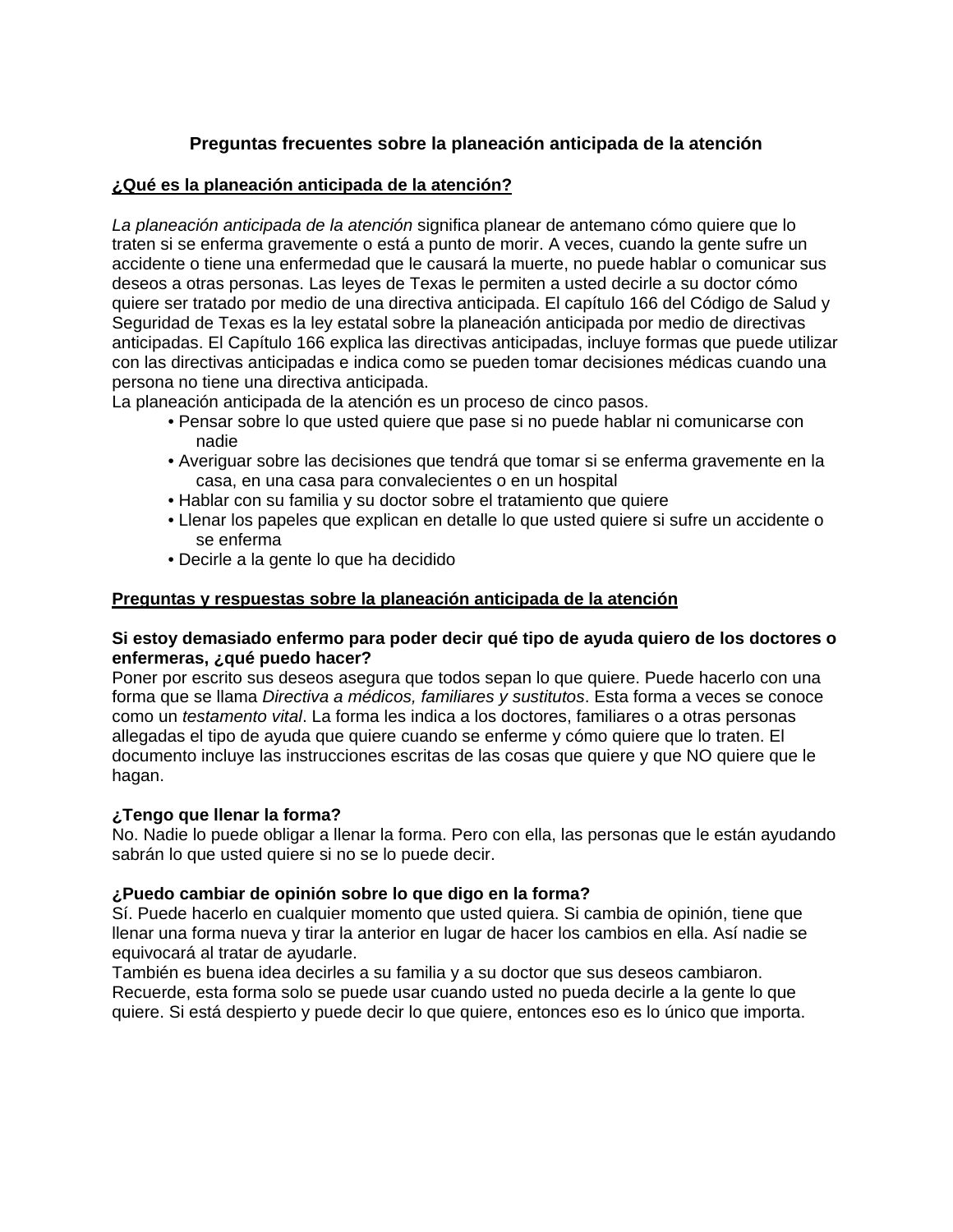# **¿Puede alguien hablar por mí si no puedo decir lo que quiero?**

Sí. Usted puede llenar una forma que se llama *Poder médico*. Esta forma permite que otra persona hable por usted. En la forma, la persona a la que usted nombra se le denomina un *representante*. Puede escoger a cualquier persona como su representante. No tiene que ser un familiar suyo. Pero acuérdese de que siempre es importante que su familia y su representante sepan lo que quiere antes de que le pase algo.

Preguntas frecuentes sobre la planeación anticipada de la atención (cont.)

Si no nombra a nadie como su representante, entonces hay reglas dentro de la ley estatal que indican cómo se tomarán las decisiones por usted.

## **¿Cuáles son las reglas?**

## **¿Necesito que un abogado llene estas formas?**

No. Las puede llenar usted mismo. Puede pedirle ayuda a un abogado, pero no tiene que hacerlo. Una vez que haya llenado las formas, lo único que tiene que hacer para que sean legales es firmarlas delante de los testigos apropiados. No necesita un *"Notary Public".* 

#### **¿Tienen que seguir mis instrucciones los doctores, las enfermeras y los hospitales?**

Sí, a menos que le informen que no pueden hacerlo. Si no tienen la intención de respetar sus deseos, necesitan darle una oportunidad razonable o ayudarlo para que se cambie a un médico o proveedor de atención médica que cumpla sus deseos. Los profesionales de la atención médica no pueden simplemente ignorar sus deseos.

## **Otras preguntas sobre los hospitales y los centros para convalecientes y el tratamiento al final de la vida**

A veces la gente tiene preguntas sobre cuándo tiene sentido el traslado de un centro para convalecientes a un hospital. La siguiente información trata de contestar algunas de esas preguntas.

#### **Si estoy en un centro para convalecientes y me enfermo gravemente, ¿debo quedarme donde estoy o ir al hospital?**

Usted tendrá que tomar esta decisión después de hablar con su doctor o su familia. Si puede recibir la atención que necesita donde está, muchas veces será menos peligroso y estará más cómodo si se queda en el centro para convalecientes. Cambiarse al hospital puede causar problemas porque la gente que trabaja ahí no lo conoce del todo. A veces, esto ocasiona problemas con los medicamentos, llagas de decúbito e infecciones. Pregúntele a su doctor si usted necesita algún tratamiento que el centro para convalecientes no le pueda dar. Asegúrese de comprender todos los riesgos asociados con el traslado o con quedarse donde está.

# **¿Qué es una Orden de No Resucitar Fuera del Hospital (OOHDNR, por su sigla en inglés)?**

Esta forma se usa cuando usted no está en el hospital. Le permite informar al personal de atención médica, entre ellos los trabajadores de Servicios Médicos de Emergencia, o EMS, que NO haga ciertas cosas si usted deja de respirar o su corazón deja de latir. Si no llena una de estas formas, los trabajadores de EMS SIEMPRE le darán reanimación cardiopulmonar (CPR) o le darán soporte vital avanzado aunque sus formas de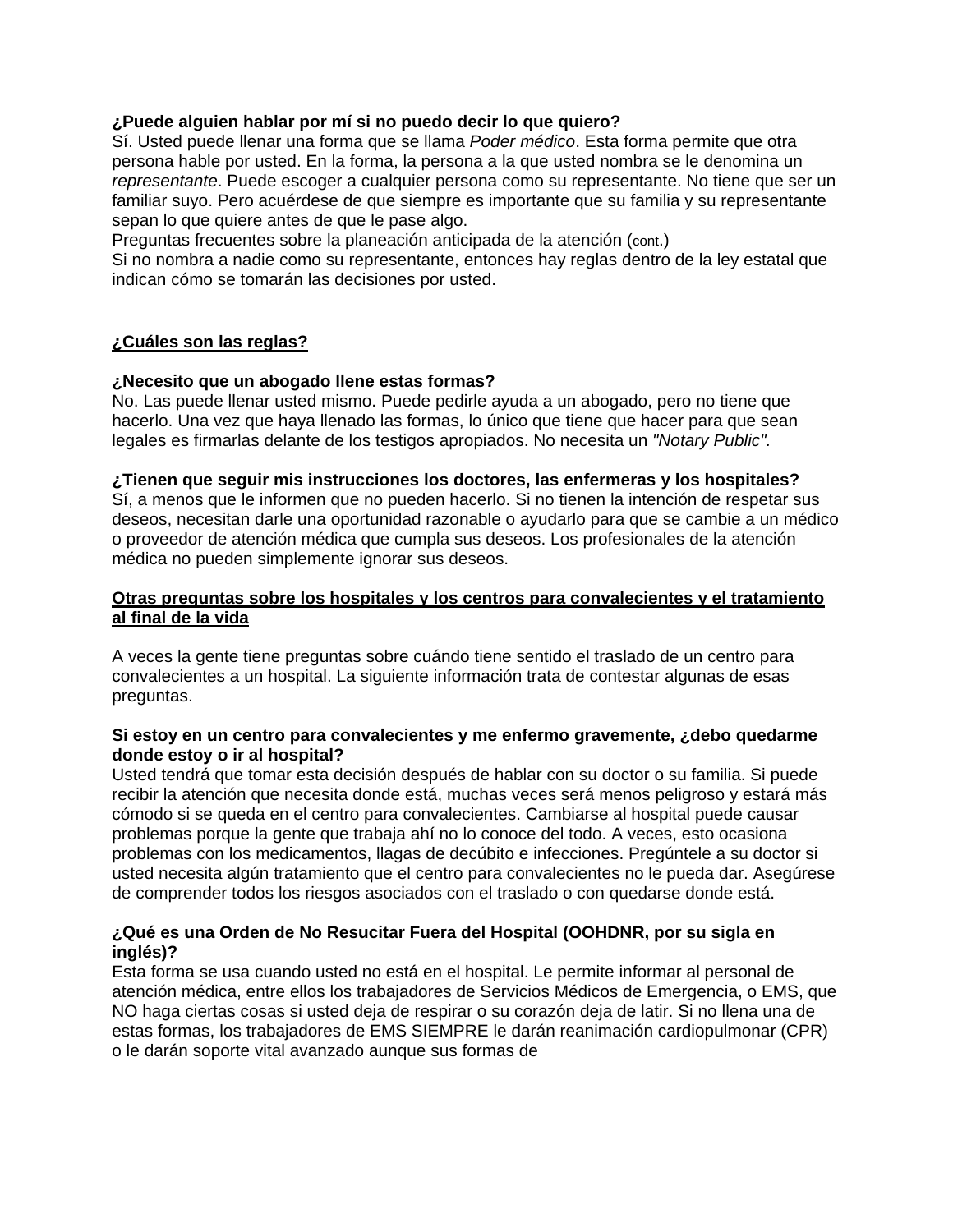planeación anticipada les indiquen lo contrario. Debe llenar esta forma, así como la Directiva a médicos, familiares y sustitutos y el Poder médico si no quiere que le den CPR.

### **¿Qué es la reanimación cardiopulmonar, o CPR?**

Probablemente usted la haya visto en la televisión. Durante la CPR le dan presión sobre el pecho para que la sangre siga fluyendo y le ayudan a respirar, por ejemplo, usando respiración boca a boca. A veces, usan un choque eléctrico para hacer latir el corazón. La CPR solo se usa por un rato mientras la persona llega al hospital.

# **¿Funciona siempre la CPR?**

No. Depende de otros factores, como su salud general y su edad. Cada persona es distinta. No funciona muy bien en la mayoría de las personas que tienen una enfermedad que amenaza la vida o las que tienen más de 80 años. Debe hablar con su doctor sobre la CPR y lo que es mejor para usted y va con sus valores y metas personales.

## **¿Qué es la respiración artificial o la ventilación?**

Esto significa que recibe ayuda para respirar cuando no puede hacerlo solo. Le ponen una sonda en la nariz, en la boca o en la tráquea. Si necesita la sonda por más de unas cuantas semanas, probablemente un cirujano tendrá que ponerle la sonda directamente en la garganta. Al hacer esto, usted tendrá problemas para hablar, comer y tomar. La sonda también está sujeta a una máquina, lo que le dificultará moverse.

## **La alimentación, la bebida y el dolor durante una enfermedad terminal**

#### **¿Qué son la nutrición y la hidratación artificiales?**

Son tratamientos médicos que permiten a una persona recibir alimentos y agua cuando no puede comer ni beber. Los líquidos se dan por medio de una aguja colocada en una vena (IV). Generalmente, esto solo se hace por unos pocos días debido al riesgo de infección y porque es difícil mantener la aguja en su lugar. A veces se dan alimentos y agua por medio de una sonda que pasa por la nariz y la garganta hasta el estómago. Si se necesita tener la sonda puesta durante mucho tiempo, un cirujano la colocará directamente en el estómago. Las distintas formas de alimentación con sonda se diferencian de la alimentación y la bebida

normal porque no le permiten a la persona saborear ni sentir los alimentos ni los líquidos como acostumbra. La persona tampoco controla el consumo de alimentos ni líquidos. Los doctores y las enfermeras deciden cuánta comida y agua debe recibir la persona de esta manera.

# **¿La nutrición y la hidratación artificiales hacen que la gente viva más tiempo?**

A veces, pero no siempre. La eficacia de estos tipos de tratamiento depende de otros problemas médicos. Cuando una persona con una enfermedad terminal no puede comer ni beber, por lo general eso quiere decir que el cuerpo ha dejado de funcionar como debe y no va a mejorar. Si este es el caso, la alimentación por sonda solamente no va a hacer que la persona se mejore. Es más, puede ser que la incomode durante sus últimos días.

# **¿Qué hay del dolor y del alivio?**

Si una persona tiene un problema médico que va a causar su muerte y no quiere tratamiento artificial, aún es posible que esté cómoda. Hacer que la gente sienta alivio al